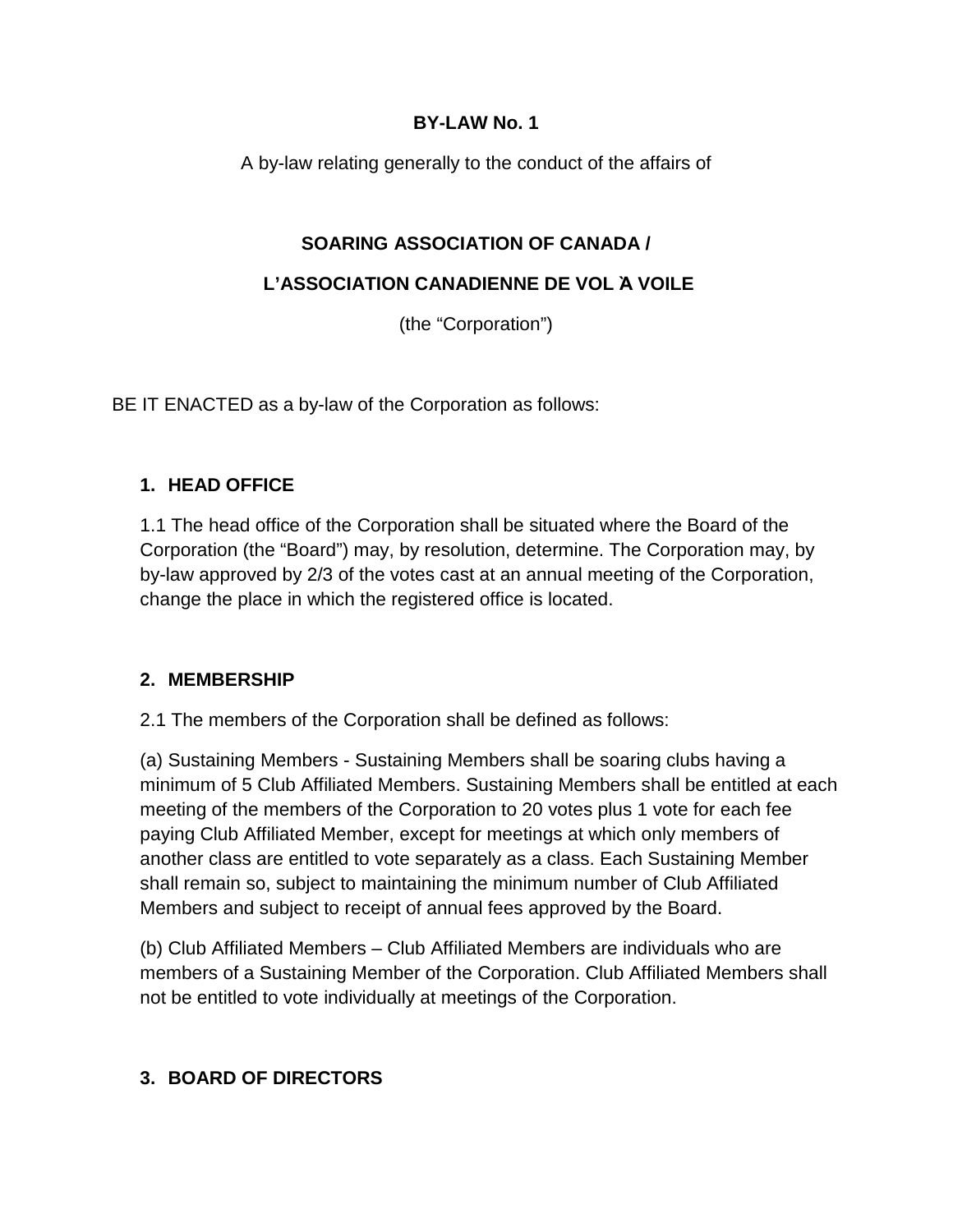3.1 The Board shall be comprised of one Director from each of the geographic zones as defined by the Board, subject to a minimum of 5 and a maximum of 8 zones, reflecting the location of the active soaring population in Canada.

3.2 The Directors shall normally hold office until the completion of the second annual meeting of the Corporation following their election. Directors are ordinarily elected for over-lapping terms, with approximately half being elected in one year and the other half being elected the following year.

3.3 Each Director of the Corporation shall be a fee paying Club Affiliated Member of the Corporation, 18 or more years of age, and having made a declaration to the Board of any prior criminal conviction, bankruptcy, or other circumstance that might otherwise disqualify the Club Affiliated Member from serving as a Director under the Canada Not-for-profit Corporations Act (the "Act".)

3.4 The office of Director shall be vacated if the Director is subsequently convicted of a criminal offence, becomes bankrupt or is declared insolvent, by notice in writing resigns the office, or otherwise becomes disqualified to serve as a Director under the Act.

3.5 A retiring Director shall remain in office until the dissolution or adjournment of the meeting at which a successor is elected.

3.6 The Board may fill any vacancy in their number by appointing a Director to assume office for the remainder of the normal term of a Director leaving the Board.

3.7 The President shall annually appoint an Elections Officer at least 6 weeks prior to the AGM to conduct an election for those zones designated for election for the succeeding two years. During an election, a Sustaining Member within a zone may nominate an eligible Club Affiliated Member from the zone for the position of Director. Should an election be contested, each Sustaining Member shall be entitled to 20 votes plus 1 vote for each fee paying Club Affiliated Member.

3.8 The Board may, by resolution, appoint committees consisting of Directors or other Club Affiliated Members of the Corporation and prescribe their duties, powers, and remuneration. Any committee so appointed may meet for the transaction of business, adjourn, and otherwise regulate its meeting as it sees fit. Questions arising at any meeting of a committee shall be decided by majority of votes, and in the case of and equality of votes the Chair of the meeting shall have a second vote. The Board may, by resolution, remove any committee appointed under this section.

## **4. MEETINGS OF DIRECTORS**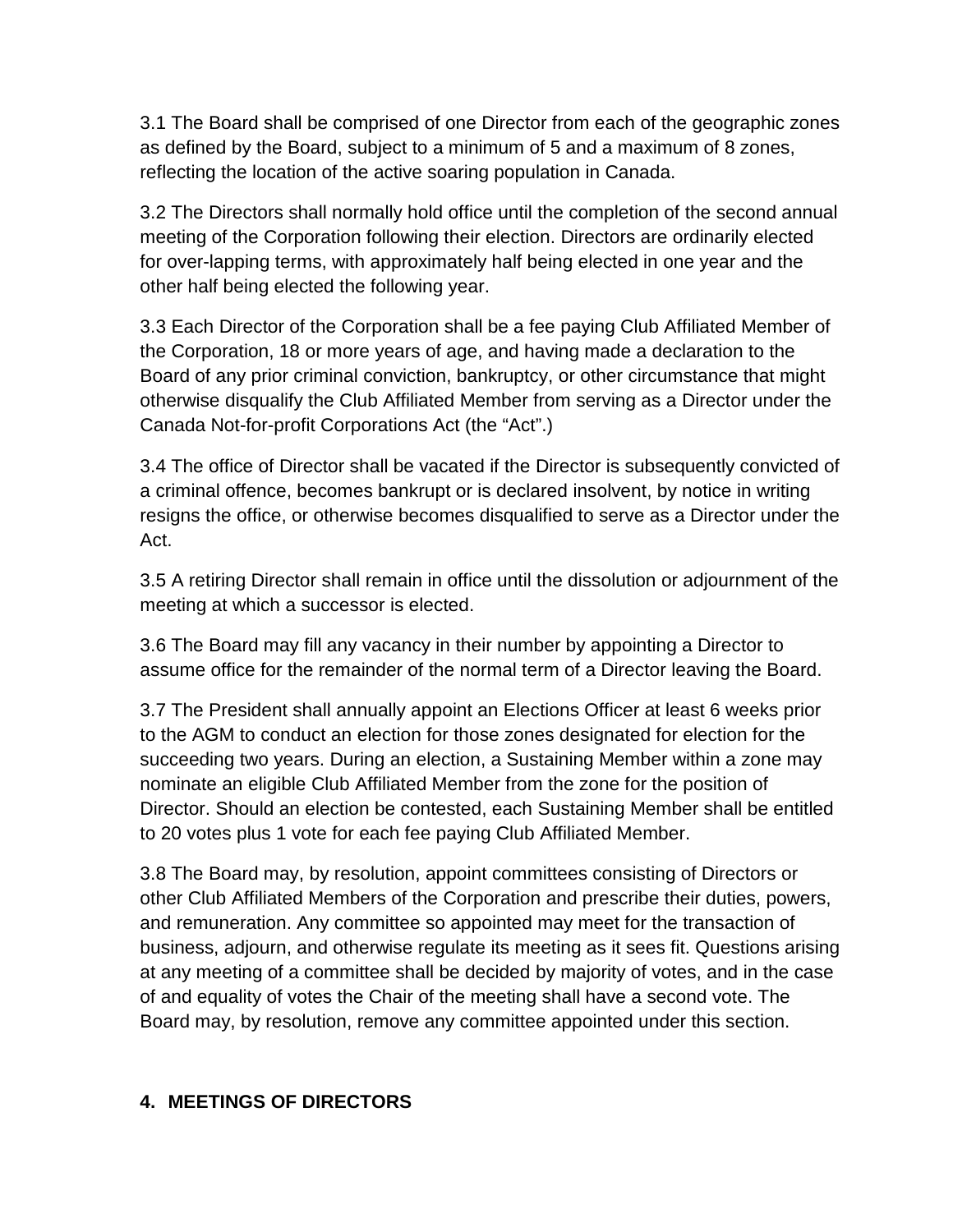4.1 Meetings of the Board may be held at any location as determined by the Board. Meetings may also be held via remote communication means.

4.2 Questions arising at any meeting of the Board shall be decided by majority of votes. In case of an equality of votes the Chair (normally the President) of the meeting shall have a second vote.

4.3 The quorum at a meeting of the Board shall be a number of Directors representing 2/3 of the zones.

# **5. INDEMNITIES TO DIRECTORS**

5.1 Every Director of the Corporation and their heirs, executors and administrators, and estate, shall be indemnified out of the funds of the corporation, from all costs which such Director incurs as a result of any proceedings which is brought against him or her, or in respect of any act whatsoever done or permitted by him or her, in the execution of the duties of his or her office. Every Director shall also be indemnified from all expenses incurred in the execution of his or her office, except where expenses are the result of willful neglect or default.

5.2 The Corporation shall purchase and maintain directors and officers liability insurance as the Board determines appropriate.

# **6. GENERAL AND ANNUAL MEETINGS**

6.1 The AGM of the Corporation shall be held each year for the purpose of considering the financial statements and any other reports appropriate to be placed before the members.

6.2 Any amendment of these by-laws or the constituting documents of the Corporation shall first be approved first by 2/3 vote of the Board and then submitted for approval of the members at the next AGM, or at a special meeting of the members called for the purpose of consideration of the proposed changes, by 2/3 of the votes cast at the meeting.

# **7. NOTICE OF MEETING OF MEMBERS**

7.1 The AGM or any other general meeting of the members of the Corporation shall be held at any place in Canada as determined by the Board.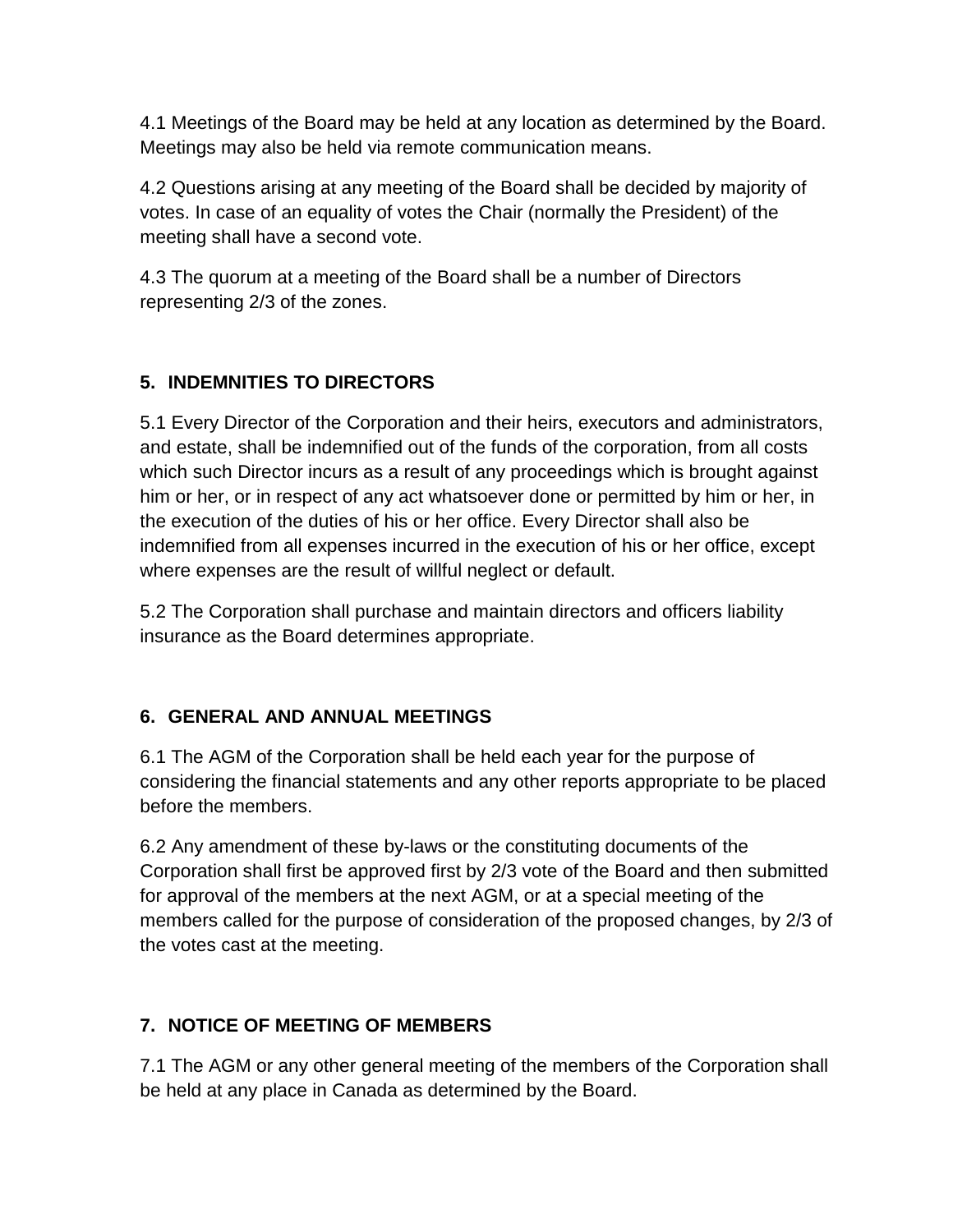7.2 Notice shall be given by mail and/or e-mail to each Sustaining Member, to each Director, and to the public accountant of the Corporation, during a period of 21 to 60 or 21 to 35 days respectively, prior to any AGM or special meeting of members. Notice of any meeting shall contain information on any special business to be transacted.

7.3 A majority of votes cast by voting members present shall determine the questions in meetings except where a greater number is required by law or these bylaws.

7.4 A voting member may, by means of proxy in a form approved by the Board and described in the notice of meeting, appoint a proxy holder to attend and vote in a manner authorized by the proxy. A proxy holder must be a member of the Corporation.

7.5 No error or omission in giving notice of any meeting shall invalidate such meeting or void and proceedings taken at such meeting and any member may waive notice of such meeting. Notice of a meeting shall be sent to the mailing and/or e-mail address last recorded in the books of the Corporation.

## **8. VOTING AT MEETINGS OF MEMBERS**

8.1 Every question submitted to any meeting of members shall be decided by a simple majority of votes cast.

8.2 A quorum for the transaction of business at any meeting of members shall be a majority of the votes of all members of the Corporation entitled to vote at such meeting.

8.3 All proxies must be deposited with the Secretary of the Corporation prior to the time of voting on the first item of business.

# **9. SUSTAINING MEMBER PROPOSALS**

9.1 Sustaining Members have a right to add items to the agenda at an AGM provided that notice be provided, in a statement not to exceed 500 words in total and delivered to the Corporation, 90 to 150 days before the anniversary of the previous AGM.

9.2 The Corporation shall include the proposal in the notice sent by the Corporation in advance of the AGM.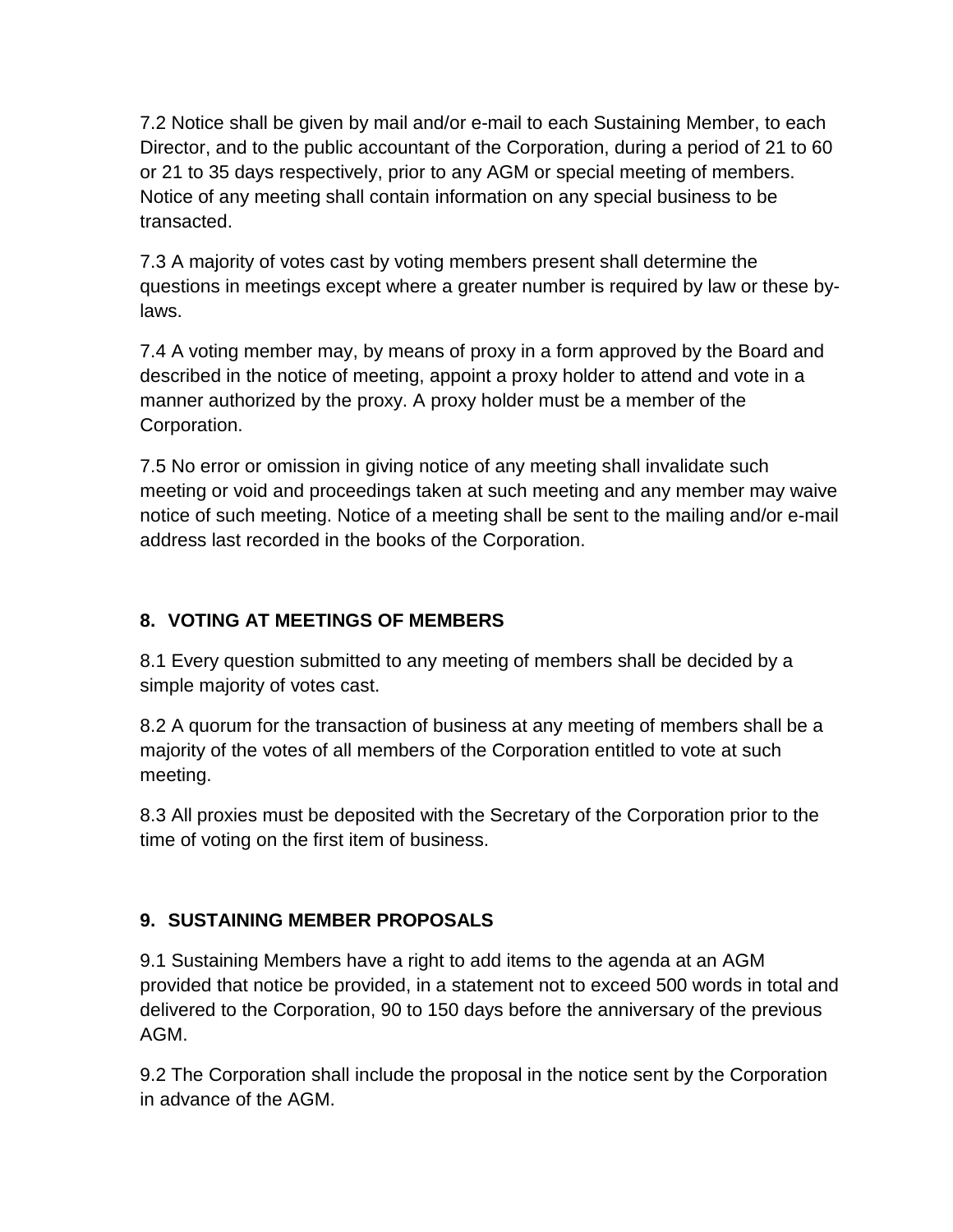9.3 If requested by the Sustaining Member making the proposal, a statement by the Sustaining Member in support of the proposal shall be included in the notice sent by the Corporation.

9.4 Sustaining members may also requisition a special meeting of the Corporation to consider a proposal in accordance with the rules and procedures set out in the Act.

## **10.OFFICERS AND THEIR DUTIES**

10.1 The officers of the Corporation shall be the President, Vice-President, Treasurer, and Secretary.

10.2 At the first meeting of the newly constituted Board immediately following the AGM, the Directors shall appoint the officers from among their number.

10.3 The Board may make appointments and engage employees as it deems necessary and such persons shall have the authorities prescribed by the Board.

10.4 The President shall preside at all meetings of members of the Corporation and the Board.

10.5 The Vice-President shall, in the absence of the President, perform the duties and exercise the powers of the President.

10.6 The Treasurer shall keep full and accurate accounts of all assets, liabilities, receipts and disbursements in the books of the Corporation. The Treasurer shall disburse funds of the Corporation as directed by the Board.

10.7 The Secretary shall act as clerk of meetings and record minutes and votes of all proceedings. The Secretary shall give notice of all meetings of the members or the Board.

10.8 Documents requiring the signature of the Corporation shall be signed by any two officers and documents so signed shall be binding on the Corporation without any further authorization being required.

## **11.RIGHT OF APPEAL AND PROCEDURE**

11.1 Any member of the Corporation may appeal to the Board from a decision of an Officer, Director, or Committee affecting that member.